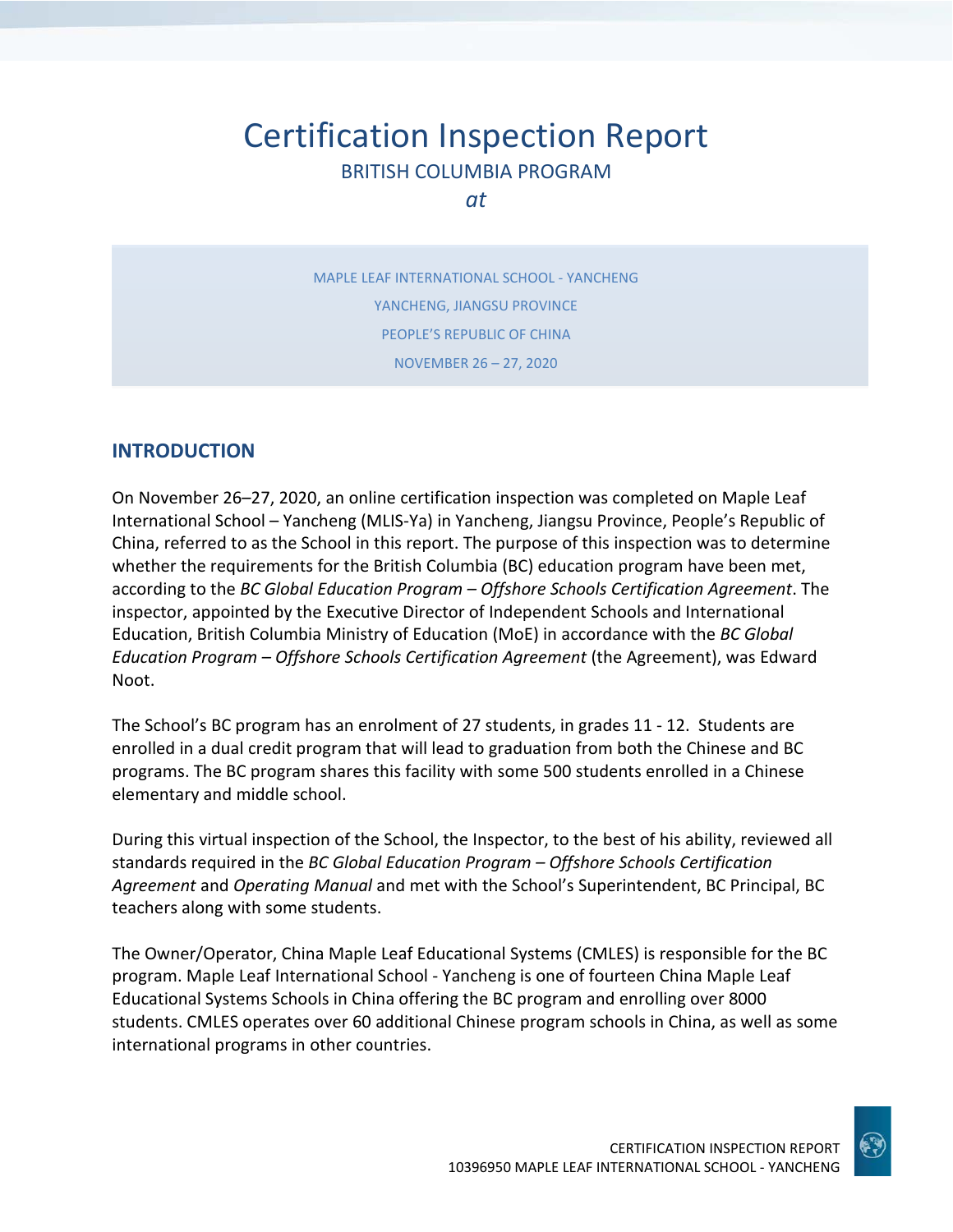The philosophy or the BC program is articulated as follows:

*The MLES educational philosophy is based on the belief that through blending the best of the innovations and higher level thinking western educational model with the cultural richness and discipline of the traditional Chinese educational model, students will be best prepared to meet the challenges of living and working in a more internationalized society.*

*MLES schools promote appreciation for the diversity of people and cultures, provides an optimal environment for learning and teaching, and offers a globally respected curriculum that inspires in its students the spirit and ideals of global citizenship.*

*MLES schools seek to develop students to their best potential and to provide them with a world of opportunity.*

The Inspector would like to thank Maple Leaf International School - Yancheng for its hospitality, cooperation and preparedness for the inspection visit.

| report.            |                                                                                                                                                              |                               | The School has satisfactorily addressed requirements contained in the previous inspection |
|--------------------|--------------------------------------------------------------------------------------------------------------------------------------------------------------|-------------------------------|-------------------------------------------------------------------------------------------|
| Requirement<br>Met | $\Box$ Requirement<br>Partially Met                                                                                                                          | $\Box$ Requirement<br>Not Met | $\boxtimes$ Not<br>Applicable                                                             |
| Comment:           | The previous inspection report contained no requirements, and the suggestions were<br>reviewed during the School's follow-up check-in on September 24, 2020. |                               |                                                                                           |

#### **BUSINESS PLAN 1.0**

**The Owner/Operator has submitted a business plan to the BC Ministry of Education, confirming the sustainability of the program.**

| $\Box$ Requirement | $\boxtimes$ Requirement | $\Box$ Requirement |  |
|--------------------|-------------------------|--------------------|--|
| Met                | Partially Met           | Not Met            |  |

Comment:

The Owner/Operator has submitted a business plan to the BC Ministry of Education. The School is in its third year of operation and enrolment remains disappointingly low. Startup projections are proving to be overly optimistic for this campus.

These is hope that increased marketing, including on social media, along with intentional recruitment in the middle school housed on campus could net more enrolment. The middle school on campus is itself a small school and BC program growth may take some time.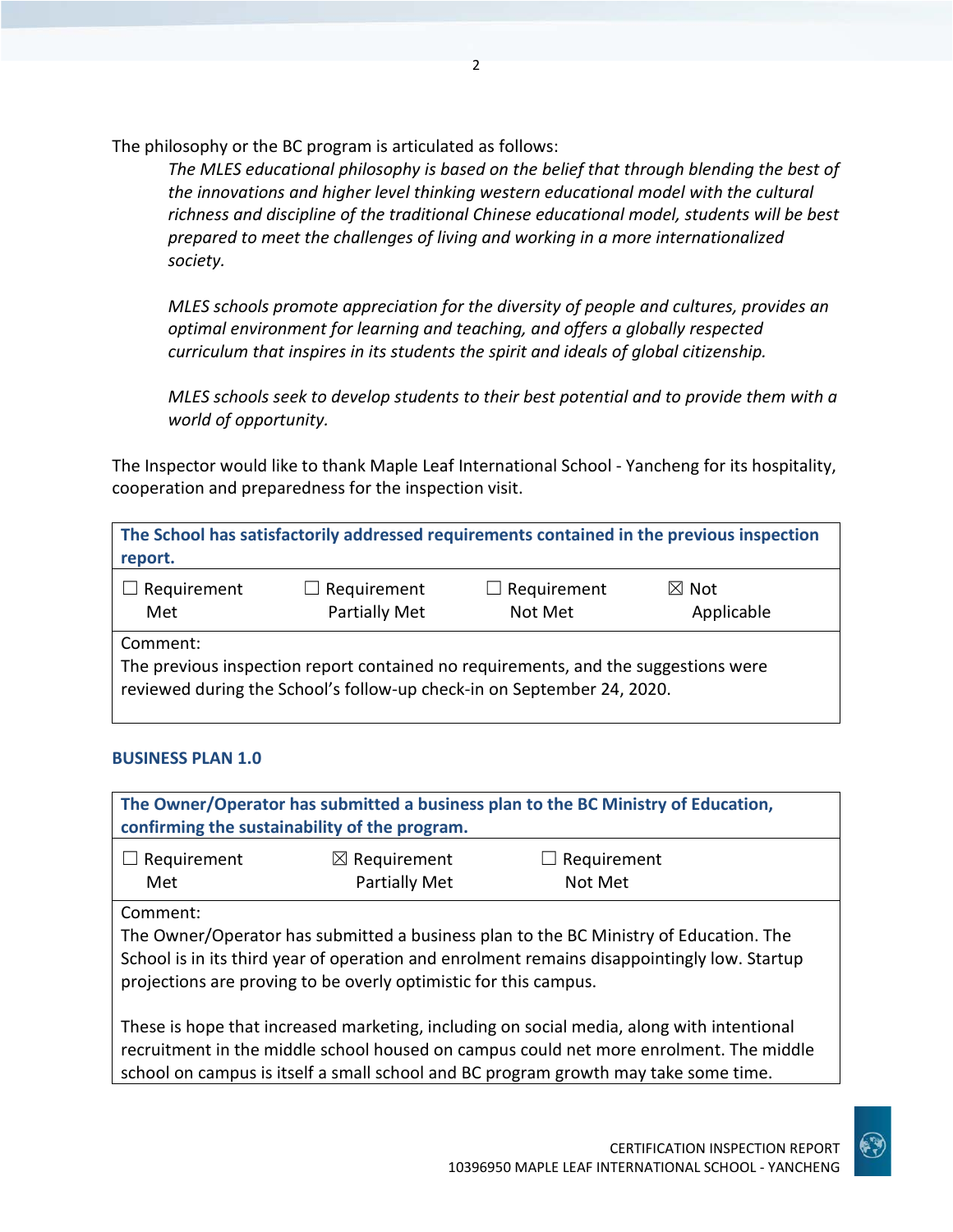The current worldwide COVID-19 pandemic has been a significant factor, negatively impacting enrolment in private schools across China, and beyond. Although challenging, CMLES is well situated to weather this storm, and leaders are optimistic about rebounding enrolment once the pandemic is past. The School's current programing and staffing levels are only sustainable because they are part of CMLES.

MLIS-Ya is on the cusp of graduating its first class in June 2021. This milestone event could prove pivotal in securing increased enrolment. A graduating class gives the school added credibility and sustainability in the eyes of potential parents. It will also demonstrate a track record of graduates' acceptance into reputable universities worldwide. The importance of this milestone event cannot be underestimated in the future success of this school.

Commendation:

The strong commitment by the Owner/Operator and the School to their remaining BC students, assuring them of securing their Dogwood Diploma in this school with a sufficient variety of course options.

#### **INSPECTION CATALOGUE 2.0**

| 2.02 The Owner/Operator meets all requirements as set forth in the BC Global Education<br>Program Offshore Schools Certification Agreement (the Agreement). |  |                                                                                        |  |
|-------------------------------------------------------------------------------------------------------------------------------------------------------------|--|----------------------------------------------------------------------------------------|--|
| $\boxtimes$ Requirement<br>$\Box$ Requirement<br>$\Box$ Requirement<br><b>Partially Met</b><br>Met<br>Not Met                                               |  |                                                                                        |  |
| Comment:<br>Agreement.                                                                                                                                      |  | The Inspector confirms that the Owner/Operator meets all requirements set forth in the |  |

| 2.03 The Owner/Operator has written approval from the appropriate government entity to<br>operate the offshore school, as outlined in section 5.03 of the Agreement. |                                     |                                                                                        |  |
|----------------------------------------------------------------------------------------------------------------------------------------------------------------------|-------------------------------------|----------------------------------------------------------------------------------------|--|
| $\boxtimes$ Requirement<br>Met                                                                                                                                       | $\Box$ Requirement<br>Partially Met | $\Box$ Requirement<br>Not Met                                                          |  |
| Comment:                                                                                                                                                             |                                     | The School was able to provide documentation indicating support and approval of the BC |  |

program by the appropriate governmental authority in Jiangsu Province; however, the approval letter does not fully comply with the requirements outlined in section 5.03 of the Agreement. The School indicated that they have been granted an extension to meet this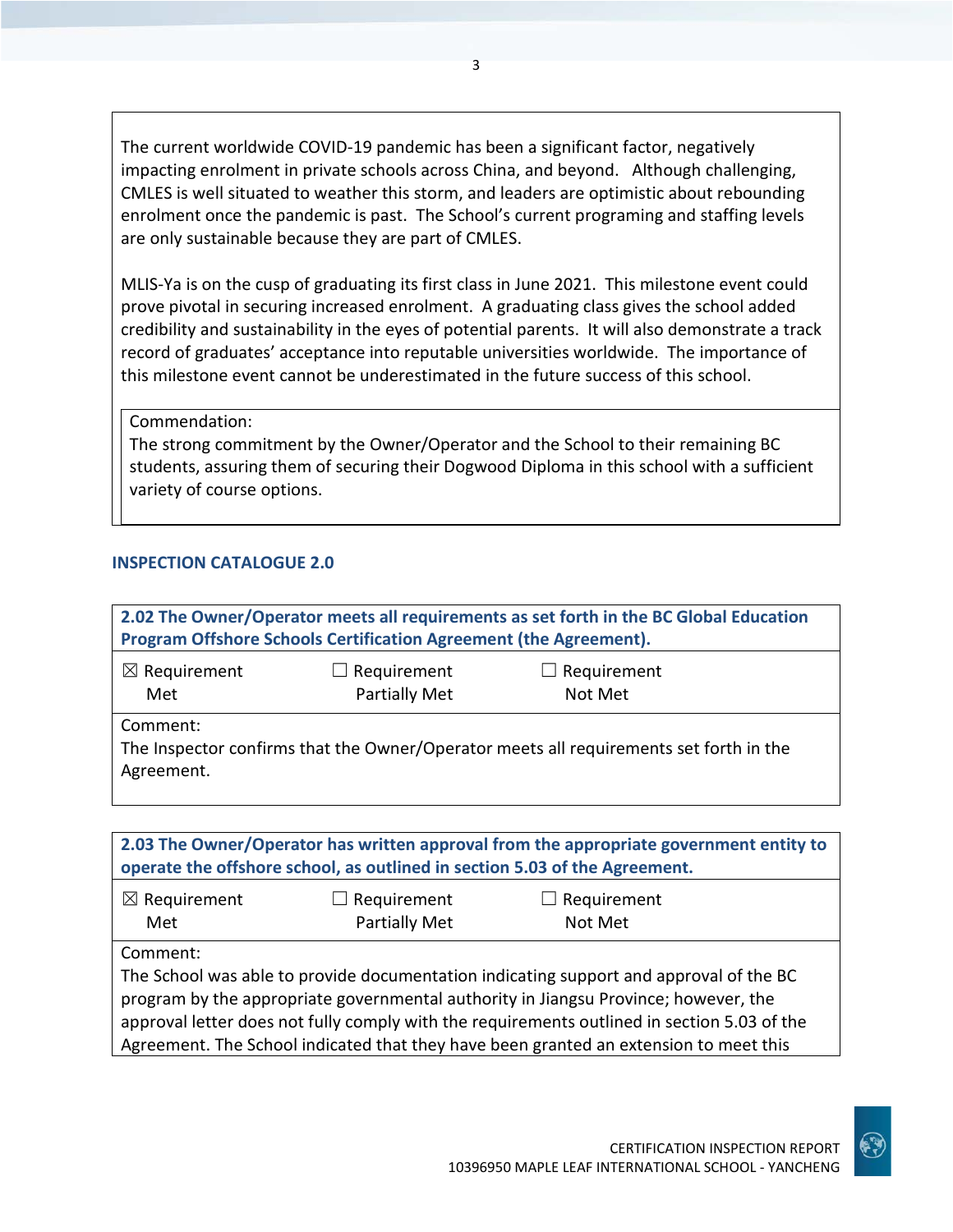requirement. Once proper documentation is obtained it should be immediately forwarded to the MoE.

The School should note that the BC MoE will also be requiring certified translations of school approval letters in the future.

**2.04-2.05 The School meets local building, safety and cafeteria codes and regulations. The facilities are deemed to be suitable to support the BC program.**

| $\boxtimes$ Requirement | $\Box$ Requirement | $\Box$ Requirement |
|-------------------------|--------------------|--------------------|
| Met                     | Partially Met      | Not Met            |

Comment:

The Inspector viewed photos and videos of this impressive new campus that included an academic building, a cafeteria, gymnasium, student dorms, teacher apartments and outside track and playing fields.

The Inspector viewed written local government authority to operate the buildings at the school as well as a license from the local authority to provide cafeteria food services. The Inspector also viewed a fire safety compliance certificate.

The Inspector reviewed the School's comprehensive emergency preparedness plans for fire or any natural disaster requiring a school evacuation.

The Inspector confirms that China Maple Leaf Education Systems has a plan in place for Maple Leaf schools in the event any of their schools face a temporary or permanent closure due to an unforeseen event. The plan has been signed off by the Offshore School Representative (OSR) for Maple Leaf and the Superintendent. In addition, the Principal of Maple Leaf International School - Yancheng has an emergency evacuation plan and has supplemented the Maple Leaf plan with specifics regarding the location of his staff and students in the event of an unforeseen closure of the School.

The Inspector confirmed that the school is in compliance with all national, provincial and municipal COVID-19 safety protocols.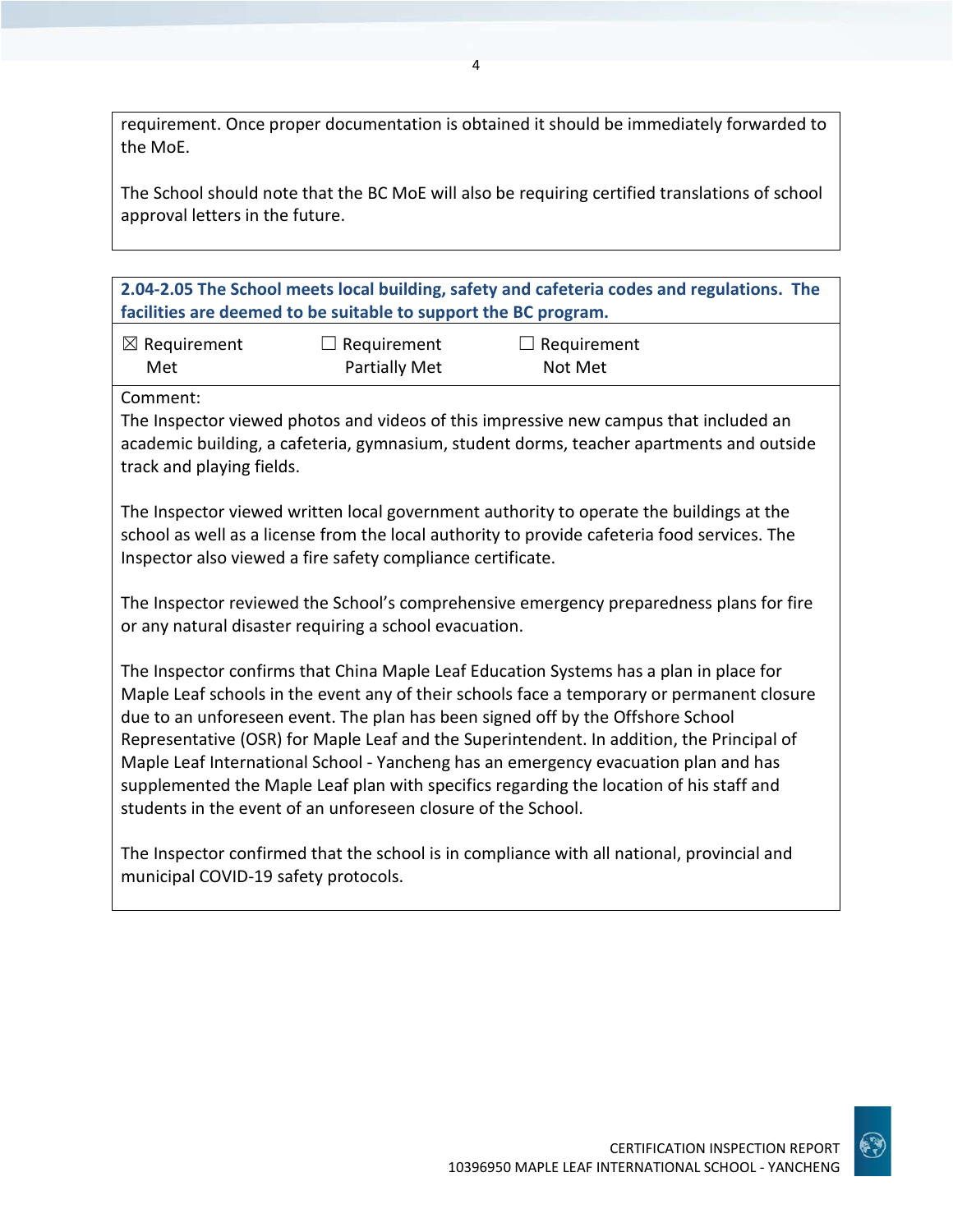**individual to act as offshore school representative. This individual must be confirmed by the province and must meet all of the requirements set out in section 14 of the Agreement.** ☒ Requirement Met ☐ Requirement Partially Met  $\Box$  Requirement Not Met Comment: The Owner/Operator has appointed an experienced individual to act as Offshore School Representative (OSR). The OSR meets the requirements set out in section 1 of the Agreement and has been confirmed by the BC MoE as suitable for this position. The OSR contract was renewed on September 1, 2018. The Inspector confirms that the OSR is knowledgeable about all aspects of the School's operations and all related aspects of the Owner/Operator's business operations; particularly the governance, business and administrative functions of the Owner/Operator's operation of the School and that he is fully aware of his obligation to report critical information relating to changes in the operation of the School or ownership structure that could significantly impact the School's operation. The OSR works closely with the superintendent and deputy superintendent of CMLES. The comprehensive administrative structure of CMLES provides robust support for individual schools in this system. The annual report indicated that the OSR is aware of his obligation to report, in a timely fashion to the Ministry any critical information relating to any changes in the operation of the School and/or ownership structure that could have a significant impact on the School's operation – including proposed changes to the Owner/Operator's governance structure, financial situation and student and/or teacher safety. The BC MoE has reviewed the multiple roles filled by the OSR, with respect to Schedule B, Part II (3) of the Offshore Certification Agreement, and provided CMLES with an exemption which allows the current OSR to fill these multiple roles until June 2023.

| catalogue for offshore schools. |                                                          | 2.07 The Principal meets the requirements as outlined in section 2.07 of the inspection                                                                                                          |
|---------------------------------|----------------------------------------------------------|--------------------------------------------------------------------------------------------------------------------------------------------------------------------------------------------------|
| $\boxtimes$ Requirement<br>Met  | Requirement<br>$\overline{\phantom{0}}$<br>Partially Met | $\Box$ Requirement<br>Not Met                                                                                                                                                                    |
| Comment:<br>Yancheng.           |                                                          | The Principal is an experienced secondary teacher with two years' experience as a secondary<br>vice principal and is now in his third year as the principal of Maple Leaf International School - |

**2.06 Offshore School Representative (OSR) - The Owner/Operator must appoint an**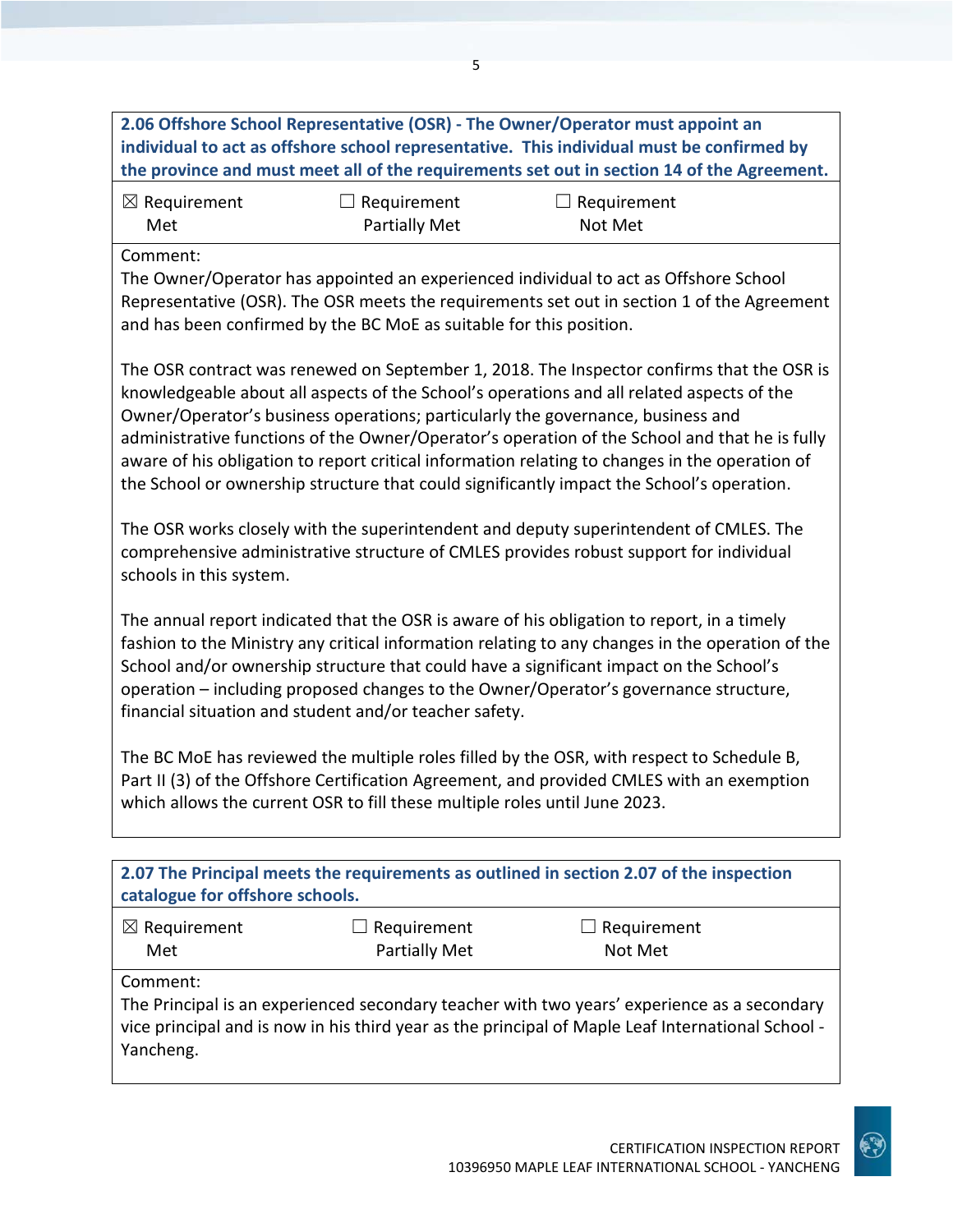Prior to becoming a vice principal, he participated in CMLES administrative intern program. The Inspector reviewed the Principal's job description and contract, both of which comply with requirements under the Agreement.

He has his valid Certificate of Qualification from the BC Teacher Certification Branch (TCB) and meets the requirements outlined in the Agreement.

The Inspector noted that the Principal was very well prepared for this inspection and was passionate in his support of the BC program.

Commendation:

The BC Principal was exceptionally well prepared for this inspection and demonstrates passionate support of the BC program.

| 2.08 The School meets the administrative support requirements as outlined in section 2.08<br>of the inspection catalogue for offshore schools. |                                     |                                                                                                                                                                                 |  |
|------------------------------------------------------------------------------------------------------------------------------------------------|-------------------------------------|---------------------------------------------------------------------------------------------------------------------------------------------------------------------------------|--|
| $\boxtimes$ Requirement<br>Met                                                                                                                 | Requirement<br><b>Partially Met</b> | Requirement<br>Not Met                                                                                                                                                          |  |
| Comment:<br>secretary, a part time academic advisor and ESL director.                                                                          |                                     | The Principal is well supported in his leadership of this school by a full time bilingual<br>The Chinese headmaster and his staff also provide some program support as does the |  |
| Superintendent.                                                                                                                                |                                     | comprehensive CMLES senior admin team, particularly the Superintendent and Assistant                                                                                            |  |

| <b>Inspection Catalogue for offshore schools.</b> |
|---------------------------------------------------|

| $\boxtimes$ Requirement | $\Box$ Requirement   | $\Box$ Requirement |  |
|-------------------------|----------------------|--------------------|--|
| Met                     | <b>Partially Met</b> | Not Met            |  |

Comment:

The School verified that student files are securely stored and properly backed up. The virtual inspection process allowed for the Inspector to view only limited files. They are maintained by the administrative assistant and contain all required elements including the newly developed personal information consent forms for parents and students.

The School utilizes PowerSchool administrative software to manage student data.

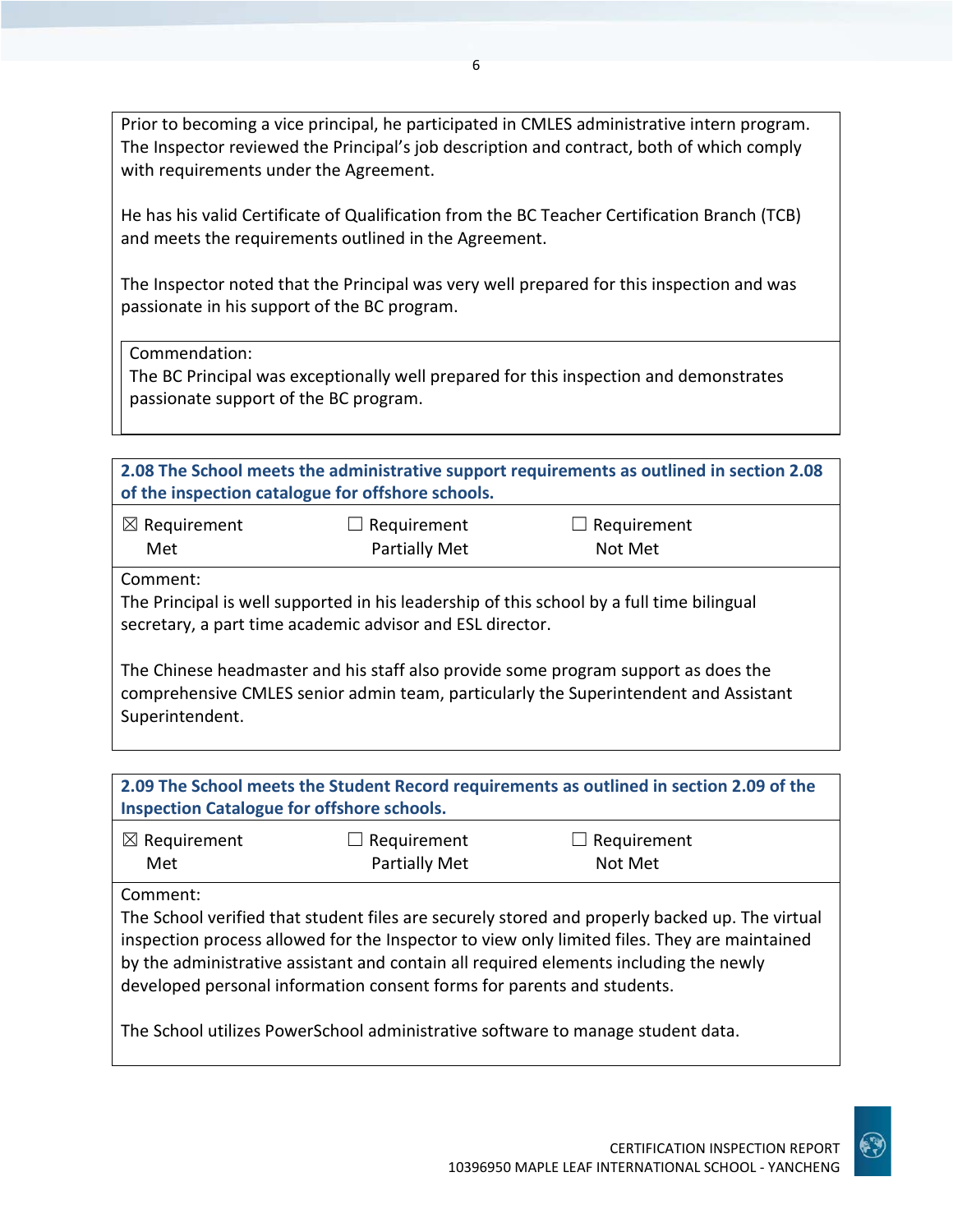## **2.10-2.18 The School meets the teacher certification requirements as outlined in sections 2.10-2.18 of the inspection catalogue for offshore schools.**

| $\boxtimes$ Requirement | $\Box$ Requirement | $\Box$ Requirement |
|-------------------------|--------------------|--------------------|
| Met                     | Partially Met      | Not Met            |

#### Comment:

The COVID-19 pandemic has caused disruptions in learning at MLIS-Ya with the School moving to remote learning in the spring then back to in-class instruction in June. COVID-19 case counts in the Yancheng area are virtually nil, so in-class instruction continues. The pandemic's far-reaching effect on international travel, however, has meant that two teachers cannot currently gain entry to China from South Africa and Canada. These teachers continue to utilize Canvas and Teams to teach their classes remotely. The Principal or a Chinese teaching assistant are in each classroom during virtual lessons to provide for support and structure.

### **The Inspector confirms that all authorized persons under the Agreement possess valid and current certification under the Ministry of Education.**

Three BC program teachers hold valid COQs, while one is awaiting certification and authorized with a letter of exemption. The Principal is supporting the TCB application process and working with the applicant to complete the process. The letter of exemption is valid until March 9, 2021, which should be ample time to complete the certification process, provided that the applicant completes his document submission.

All locally certified teachers have evidence of certification and local criminal records checks on file. Please note that the BC MoE will require certified translations of these certificates in the future.

Staff contracts were reviewed and found to be comprehensive, addressing all the required areas.

Staff turnover at the School is not currently an area of concern. The Inspector appreciated that the staff are highly committed to building a strong program and to maintaining a positive school culture.

The Team confirmed that all teachers are employed, and on premises, are under proper Chinese work permits and Z visas. The teachers who are currently out of country will need to apply for residence and work visas upon arrival in China.

Teacher files are in order and well maintained and include evidence that teacher evaluations are occurring as per school policy. A principal evaluation has been conducted as per school policy.

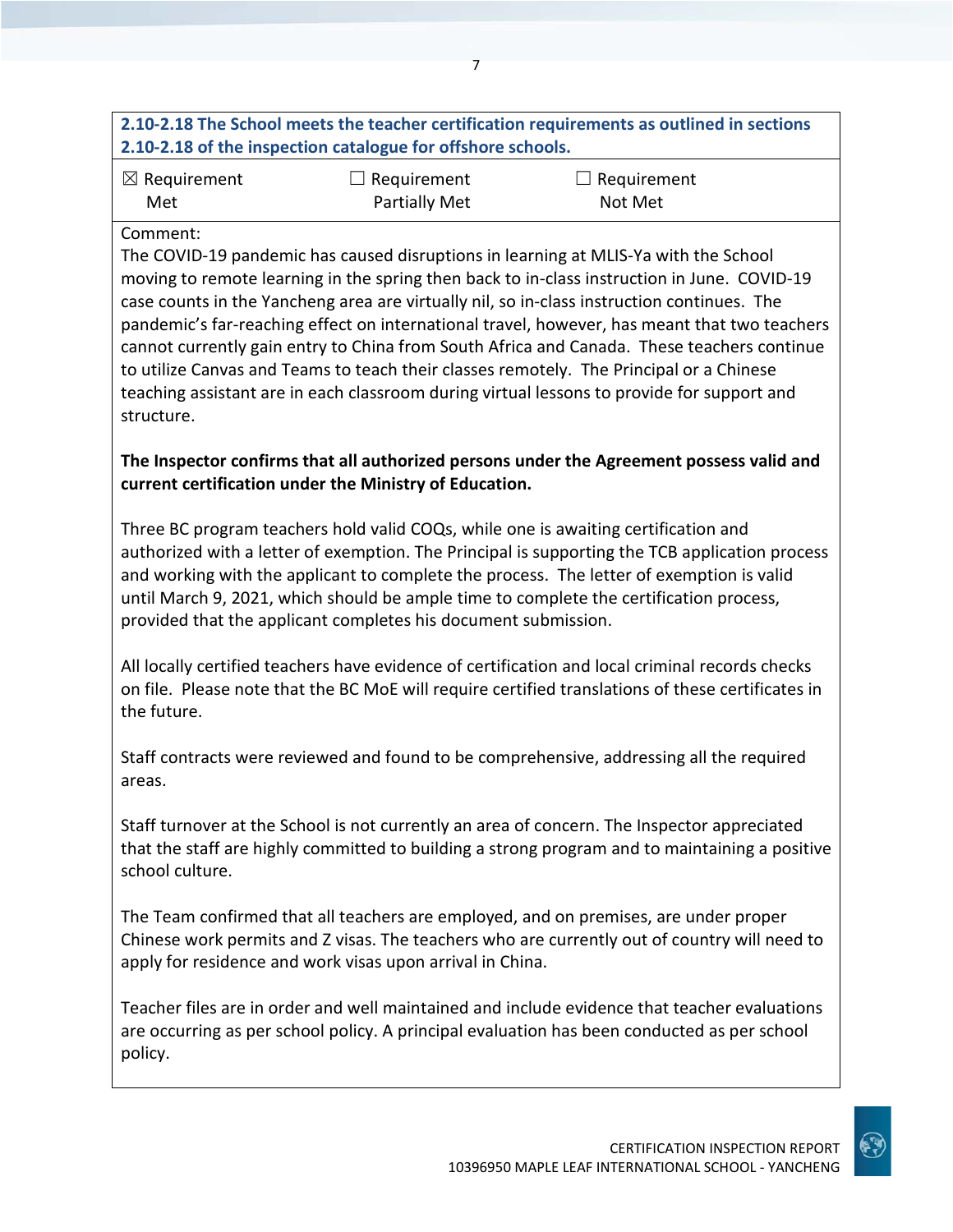Commendation:

The Inspector appreciated that the Principal and staff are highly committed to building a strong program and to maintaining a positive school culture.

| 2.19 The School meets the requirements for curriculum implementation outlined in section<br>2.19 of the inspection catalogue for offshore schools.                                                                                                                                                                 |                                                                                    |                                                                                                                                                                                                                                                                                     |  |
|--------------------------------------------------------------------------------------------------------------------------------------------------------------------------------------------------------------------------------------------------------------------------------------------------------------------|------------------------------------------------------------------------------------|-------------------------------------------------------------------------------------------------------------------------------------------------------------------------------------------------------------------------------------------------------------------------------------|--|
| $\boxtimes$ Requirement                                                                                                                                                                                                                                                                                            | $\Box$ Requirement                                                                 | $\Box$ Requirement                                                                                                                                                                                                                                                                  |  |
| Met                                                                                                                                                                                                                                                                                                                | <b>Partially Met</b>                                                               | Not Met                                                                                                                                                                                                                                                                             |  |
|                                                                                                                                                                                                                                                                                                                    |                                                                                    |                                                                                                                                                                                                                                                                                     |  |
| Comment:<br>conversations with the Principal and teachers.                                                                                                                                                                                                                                                         |                                                                                    | MLIS-Ya benefits from a strong central office offering training, support, resources and<br>ongoing professional development. The School has successfully implemented the new<br>curriculum as is evidenced in planning documents reviewed by the Inspector and in                   |  |
| The School demonstrated a very strong understanding and utilization of the core<br>competencies and big ideas. They are evident throughout planning documents and the<br>timetable, as the School has developed a cross-graded all-school core competency block and<br>hopes to once again in the second semester. |                                                                                    |                                                                                                                                                                                                                                                                                     |  |
|                                                                                                                                                                                                                                                                                                                    |                                                                                    |                                                                                                                                                                                                                                                                                     |  |
|                                                                                                                                                                                                                                                                                                                    | as outlined in section 2.20 of the inspection catalogue for offshore schools.      | 2.20 The School meets the requirements for English language assessment and acquisition                                                                                                                                                                                              |  |
| $\boxtimes$ Requirement<br>Met                                                                                                                                                                                                                                                                                     | $\Box$ Requirement<br><b>Partially Met</b>                                         | $\Box$ Requirement<br>Not Met                                                                                                                                                                                                                                                       |  |
| Comment:<br>with the BC Principal.                                                                                                                                                                                                                                                                                 |                                                                                    | The BC Principal, in conjunction with the headmaster, assesses the students who are<br>interested in the BC program and the final decision on admission to the BC program rests                                                                                                     |  |
| students.                                                                                                                                                                                                                                                                                                          |                                                                                    | Students who pass the entrance exam are admitted into the BC program and those who are<br>unable to pass the exam are admitted into an ESL foundations program. All MLIS-Ya students<br>take extra English/Language Arts courses and a systematic program of support is offered for |  |
|                                                                                                                                                                                                                                                                                                                    | Teachers are supported in their role as English language acquisition facilitators. |                                                                                                                                                                                                                                                                                     |  |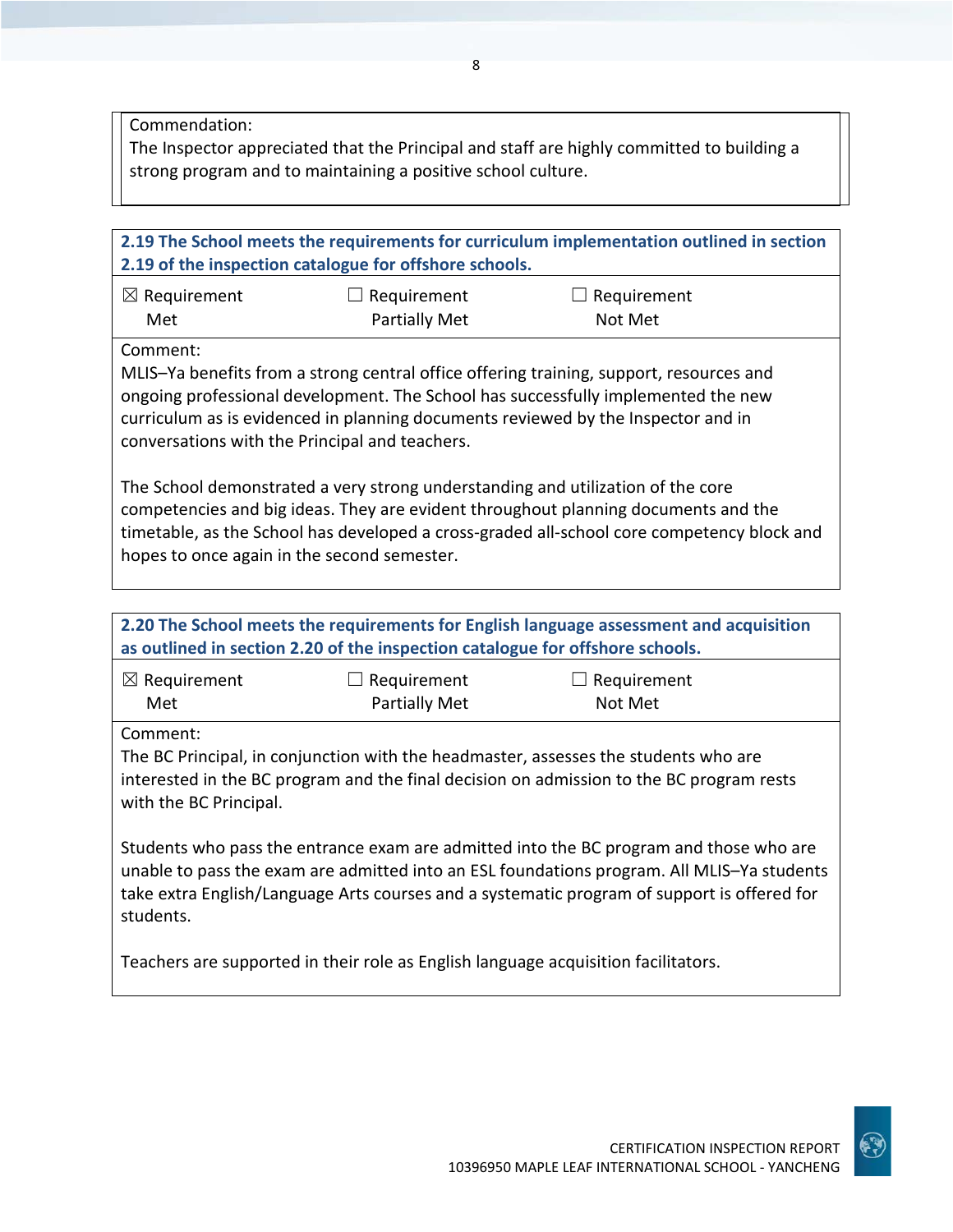## **2.21(a-e) The School meets the course credit requirements (equivalency, challenge, exemptions and BAA courses) as outlined in section 2.21 (a-e) of the inspection catalogue for offshore schools.**

9

| $\boxtimes$ Requirement | $\Box$ Requirement   | $\Box$ Requirement |  |
|-------------------------|----------------------|--------------------|--|
| Met                     | <b>Partially Met</b> | Not Met            |  |

Comment:

The Inspector confirms Mandarin 11 and 12 and Chinese Social Studies 11 as exempted courses, which are being appropriately employed. The School is offering BAA Psych 12 and Teacher Assistant 12 this year, and they have completed the updated BC MoE course template.

**2.21(f-g) The School meets the course overview/course planning requirements as outlined in Schedule B Part I, 2. (e) of the Agreement; namely, that all BC program courses offered in the School meet or exceed the ministry learning outcomes/learning standards identified in the educational program guides for each course.**

| $\boxtimes$ Requirement | $\Box$ Requirement | $\Box$ Requirement |
|-------------------------|--------------------|--------------------|
| Met                     | Partially Met      | Not Met            |

Comment:

CMLES curriculum teams, under the direction of the Deputy Superintendent, have prepared course overviews, along with unit and lesson planning templates that incorporate all the elements of the new curriculum. The Inspector confirms that course overviews for all courses offered from grades 11 -12 are in compliance with the BC curriculum. These overviews and accompanying lesson plan templates are a valuable instructional planning support for teachers, particularly those new to the BC curriculum.

MLIS-Ya teachers use the course overview, unit planning and lesson planning templates, but have personalized them to meet the specific learning needs of their students.

The CMLES overview, unit and lesson planning templates identify the big ideas, First Peoples Principles of Learning, core and curricular competencies, and key ESL learning strategies for each lesson.

The School maintains a schedule of ongoing professional development to continue to support teachers in their implementation of the BC curriculum.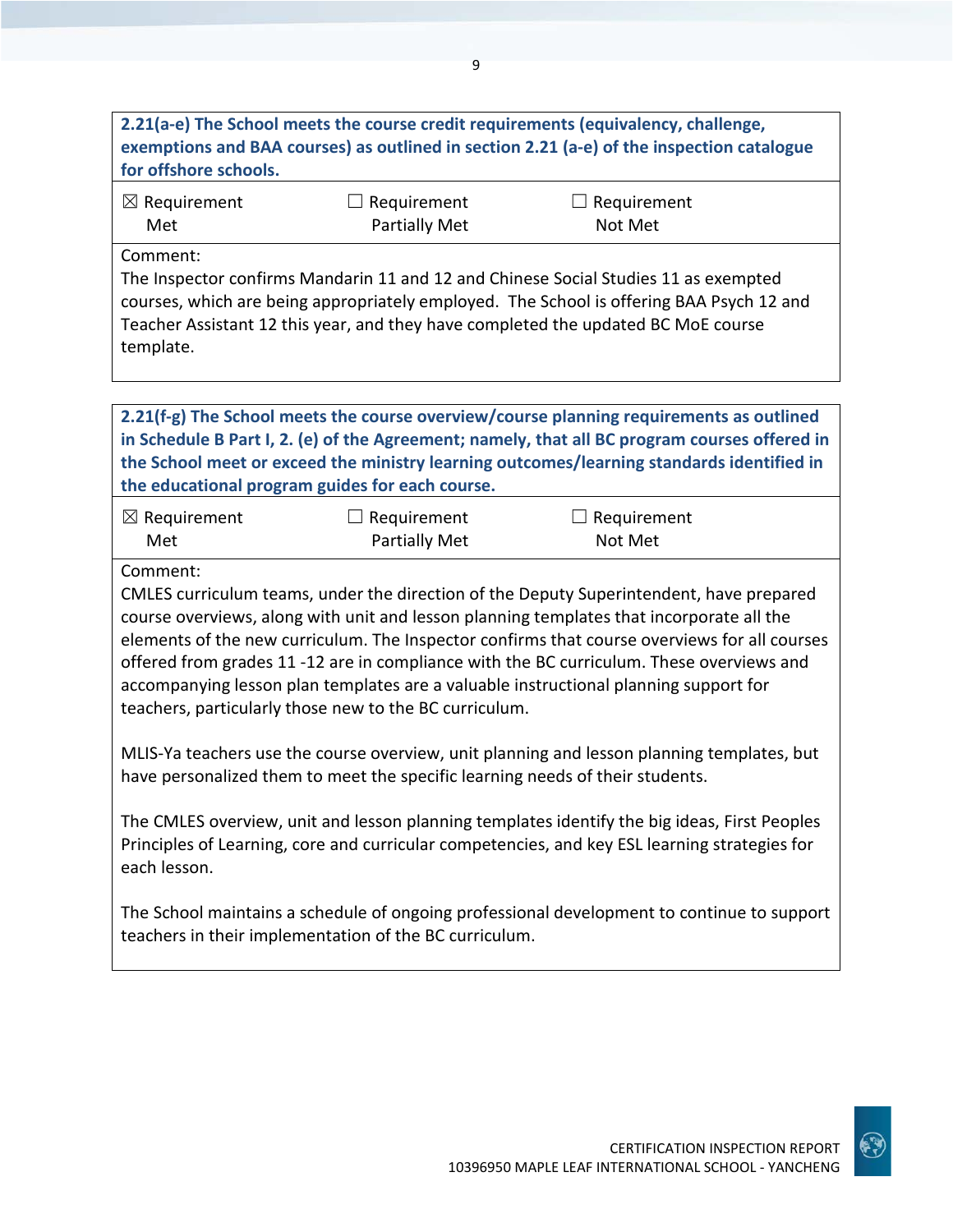**2.22 The School meets the instructional time allotment requirements as outlined in section 4.5 of the inspection catalogue for offshore schools, including the requirements set out in sections 1.1 to 6, with the exception of s. 4(5)(b), 4 (6), 5 (8)(a) and (d) and s. 5.3 of Ministerial Order 41/91, the Educational Standards Order, enacted under the Independent School Act.**

| $\boxtimes$ Requirement | $\Box$ Requirement   | $\Box$ Requirement |
|-------------------------|----------------------|--------------------|
| Met                     | <b>Partially Met</b> | Not Met            |

Comment:

MLIS-Ya students are in session for a total of 1,040 hours per year, exceeding the 850 hours per year required by the Educational Standards Order.

The Inspector noted that the School coordinates a limited club program that sees a high level of student engagement. Compulsory early evening study blocks are also scheduled.

| 2.23 The School meets the assessment methods requirements as outlined in section 2.23 of<br>the inspection catalogue for offshore schools.                                                                                                                                                                    |               |                    |  |
|---------------------------------------------------------------------------------------------------------------------------------------------------------------------------------------------------------------------------------------------------------------------------------------------------------------|---------------|--------------------|--|
| $\boxtimes$ Requirement                                                                                                                                                                                                                                                                                       | Requirement   | $\Box$ Requirement |  |
| Met                                                                                                                                                                                                                                                                                                           | Partially Met | Not Met            |  |
| Comment:<br>Conversations with the Principal and staff indicate that the School is utilizing a variety of<br>formative and summative assessment strategies, along with rubrics and the BC MoE<br>Performance Standards thus meeting the requirements outlined in this section of the<br>inspection catalogue. |               |                    |  |

**2.24 The School meets the learning resources requirements as outlined in section 2.24 of the inspection catalogue for offshore schools.**

| $\boxtimes$ Requirement | $\Box$ Requirement | $\Box$ Requirement |
|-------------------------|--------------------|--------------------|
| Met                     | Partially Met      | Not Met            |

Comment:

The catalogue outlines an impressive array of digital resources available to the students at MLIS-Ya. As a relatively new school they are acquiring print resources as they are able. The assistance of the CMLES central office expedites the acquisition of print resources when they are requested.

During the pandemic CMLES acquired the Canvas learning management system, which has proven to be a very effective platform for MLIS–Ya.

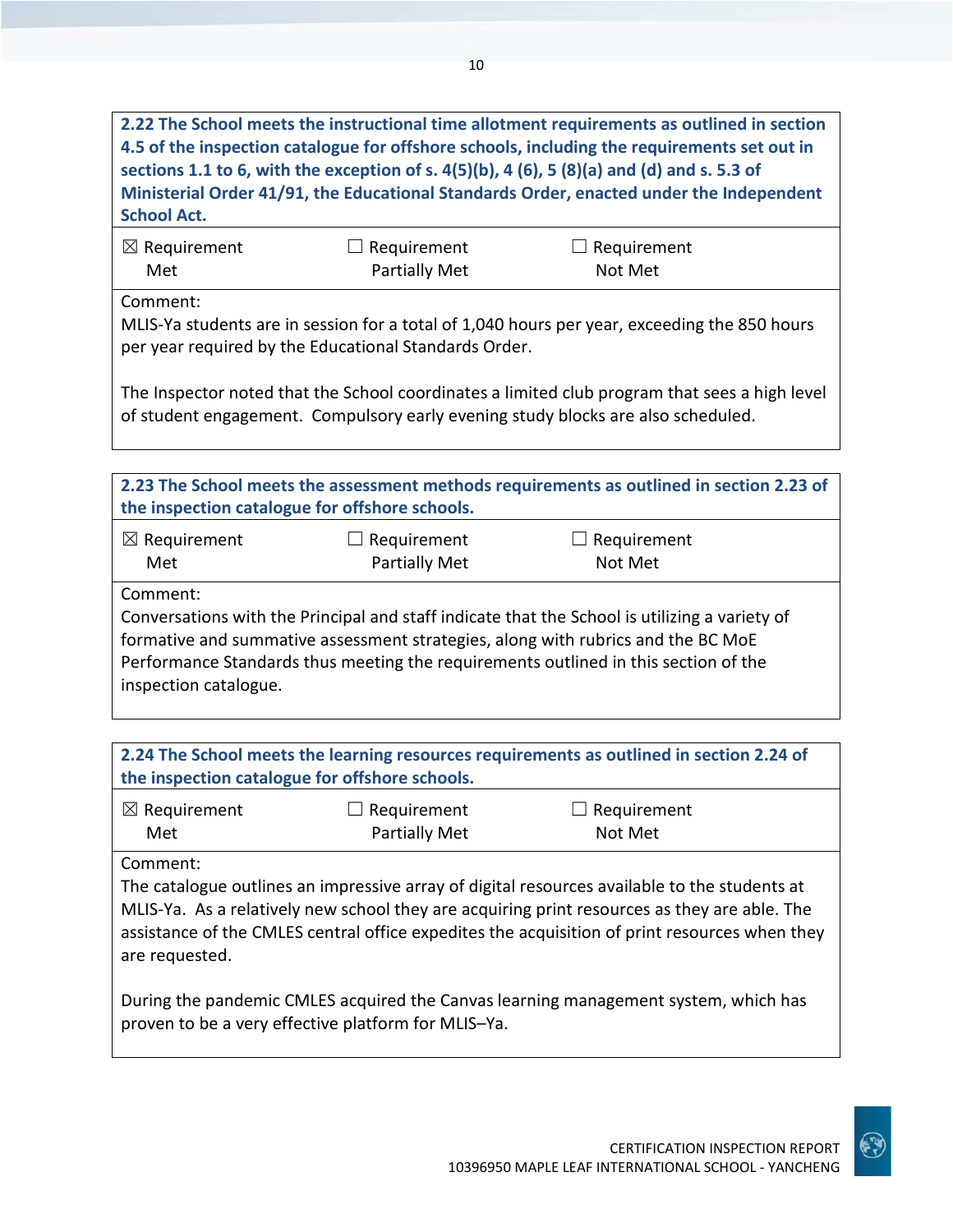| 2.25 The School meets the student progress report requirements as outlined in section 2.25 |
|--------------------------------------------------------------------------------------------|
| of the inspection catalogue for offshore schools.                                          |
|                                                                                            |

| $\boxtimes$ Requirement | $\Box$ Requirement | $\Box$ Requirement |
|-------------------------|--------------------|--------------------|
| Met                     | Partially Met      | Not Met            |

Comment:

MLIS-Ya parents receive six reports per year; two formal and one informal report card per semester. Report cards are issued at parent meetings and translators are available for teachers if needed.

Parents are also able to monitor their child's progress online through the PowerSchool parent portal.

| 2.26 The School meets the parent/student handbook requirements as outlined in section<br>2.26 of the inspection catalogue for offshore schools.                                                                                                                                                                                                                                                                                                    |                              |                               |  |
|----------------------------------------------------------------------------------------------------------------------------------------------------------------------------------------------------------------------------------------------------------------------------------------------------------------------------------------------------------------------------------------------------------------------------------------------------|------------------------------|-------------------------------|--|
| $\boxtimes$ Requirement<br>Met                                                                                                                                                                                                                                                                                                                                                                                                                     | Requirement<br>Partially Met | $\Box$ Requirement<br>Not Met |  |
| Comment:<br>The parent/student handbook is produced by the Maple Leaf central office and contains the<br>necessary polices on parent/student dispute resolution, a student code of conduct and<br>assessment. The Principal has also supplemented the handbook with policies on attendance,<br>withdrawal, course changes and a policy on "I" reports. The parent/student handbook meets<br>the requirements outlined in the inspection catalogue. |                              |                               |  |

| 2.27 The School meets the teacher handbook requirements as outlined in section 2.27 of<br>the inspection catalogue for offshore schools. |                                     |                                                                                                                                                                                                                                                                                                                                                                                                                                                                                                                                                                                    |  |
|------------------------------------------------------------------------------------------------------------------------------------------|-------------------------------------|------------------------------------------------------------------------------------------------------------------------------------------------------------------------------------------------------------------------------------------------------------------------------------------------------------------------------------------------------------------------------------------------------------------------------------------------------------------------------------------------------------------------------------------------------------------------------------|--|
| $\boxtimes$ Requirement<br>Met                                                                                                           | $\Box$ Requirement<br>Partially Met | Requirement<br>Not Met                                                                                                                                                                                                                                                                                                                                                                                                                                                                                                                                                             |  |
| Comment:<br>development plan.                                                                                                            |                                     | The teacher handbook meets the requirements as outlined in sections 2.25 of the inspection<br>catalogue. It contains the requisite policies on staff dispute resolution, teacher evaluation,<br>principal/vice principal evaluation, human resources policies, student supervision, and<br>student admissions. China Maple Leaf Educational Systems has defined the employment<br>relationship for all authorized staff as directed by the BC Ministry of Education. The Principal<br>has also supplemented the handbook with policies on field trip procedures and a professional |  |